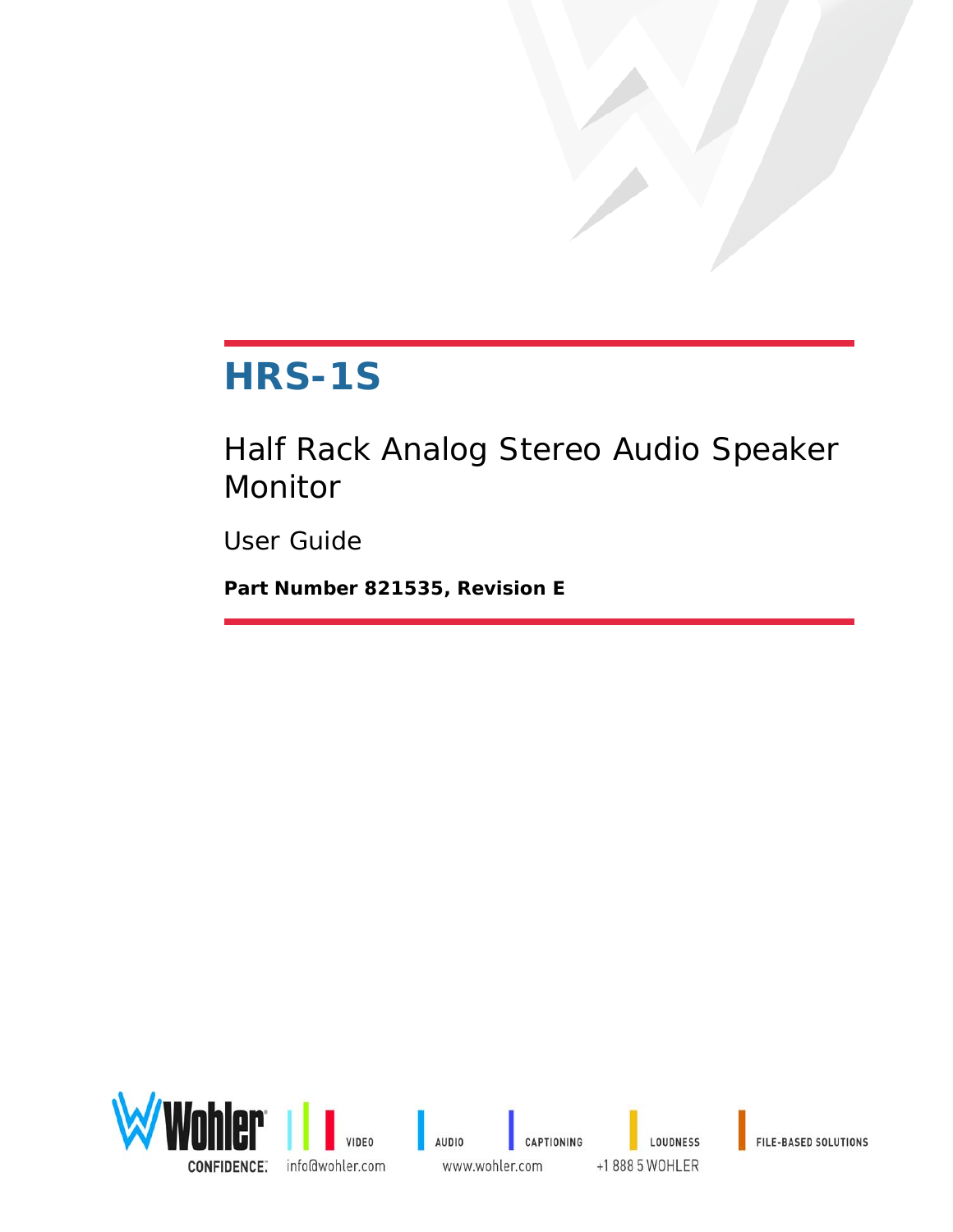© 2012 Wohler Technologies, Inc. and PANORAMA. All rights reserved.

This publication is protected by federal copyright law. No part of this publication may be copied or distributed, stored in a retrieval system, or translated into any human or computer language in any form or by any means electronic, mechanical, manual, magnetic, or otherwise, or disclosed to third parties without the express written permission of Wohler Technologies.

#### **Reproduction**

Licensed users and authorized distributors of Wohler Technologies, Inc. products may copy this document for use with Wohler Technologies., Inc. products provided that the copyright notice above is included in all reproductions.

#### **Customer Support**

Wohler Technologies, Inc. 31055 Huntwood Avenue Hayward, CA 94544 www.wohler.com

Phone: 510-870-0810 FAX: 510-870-0811 US Toll Free: 1-888-596-4537 (1-888-5-WOHLER) Web: www.wohler.com Sales: sales@wohler.com Support: support@wohler.com

#### **Disclaimers**

Even though Wohler Technologies, Inc. has tested its equipment and software, and reviewed the documentation, Wohler Technologies, Inc. makes no warranty or representation, either express or implied, with respect to software, documentation, their quality, performance, merchantability, or fitness for a particular purpose.

Wohler Technologies, Inc. reserves the right to change or improve our products at any time and without notice.

In no event will Wohler Technologies, Inc. be liable for direct, indirect, special, incidental, or consequential damages resulting from any defect in the hardware, software, or its documentation, even if advised of the possibility of such damages.

Some states do not allow the exclusion or limitation for incidental or consequential damages, so the above exclusion or limitation may not apply to you.

#### **Printing**

This document is intended to be printed on a duplex printer, such that the copy appears on both sides of each page. This ensures that all new chapters start on a right-facing page.

This document looks best when printed on a color printer since some images may be indistinct when printed on a black and white printer.

#### **Other Technologies and Products**

Dolby, Dolby Digital, Dolby D, and Dolby E are registered trademark of Dolby Laboratories, Inc.

Microsoft Windows, and Internet Explorer are registered trademarks of Microsoft Corporation.

#### **Last Update**

July 24, 2012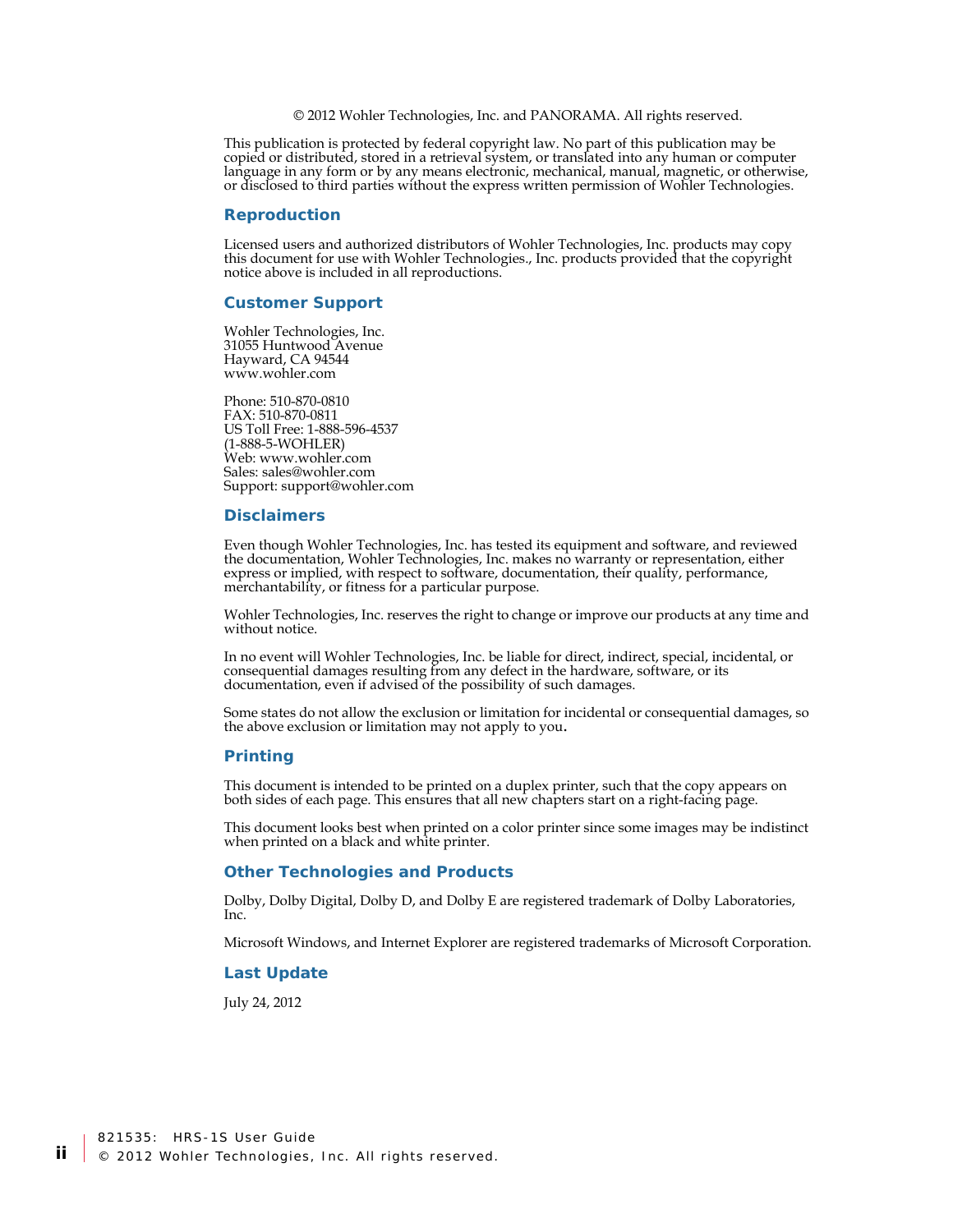# HRS-1S User Guide

## <span id="page-2-0"></span>Introduction

### **Overview**

The HRS-1S audio monitor provides self-powered, fidelity monitoring in the very smallest rack space possible. The HRS-1S contains two high performance transducers driven by two separate power amplifiers. One amplifier/driver combination handles midrange and high frequency information, while the other channel reproduces information below the 500 Hz crossover point. Stereo signals are summed to the midrange/ woofer combo for reproduction through the monaural speaker system, while the full dual channel signal is sent to a headphone output for full stereo (left and right channel) monitoring.

### **Topics**

| <b>Topics</b>                        | Page           |
|--------------------------------------|----------------|
| Introduction                         |                |
| <b>Safety Instructions</b>           | $\overline{2}$ |
| <b>Installation Recommendations</b>  | 3              |
| <b>Description</b>                   | 4              |
| Features                             | 4              |
| <b>Specifications</b>                | 5              |
| <b>Front Panel Features</b>          | 6              |
| <b>Rear Panel Connectors</b>         | $\overline{7}$ |
| <b>Technical Functional Overview</b> | 8              |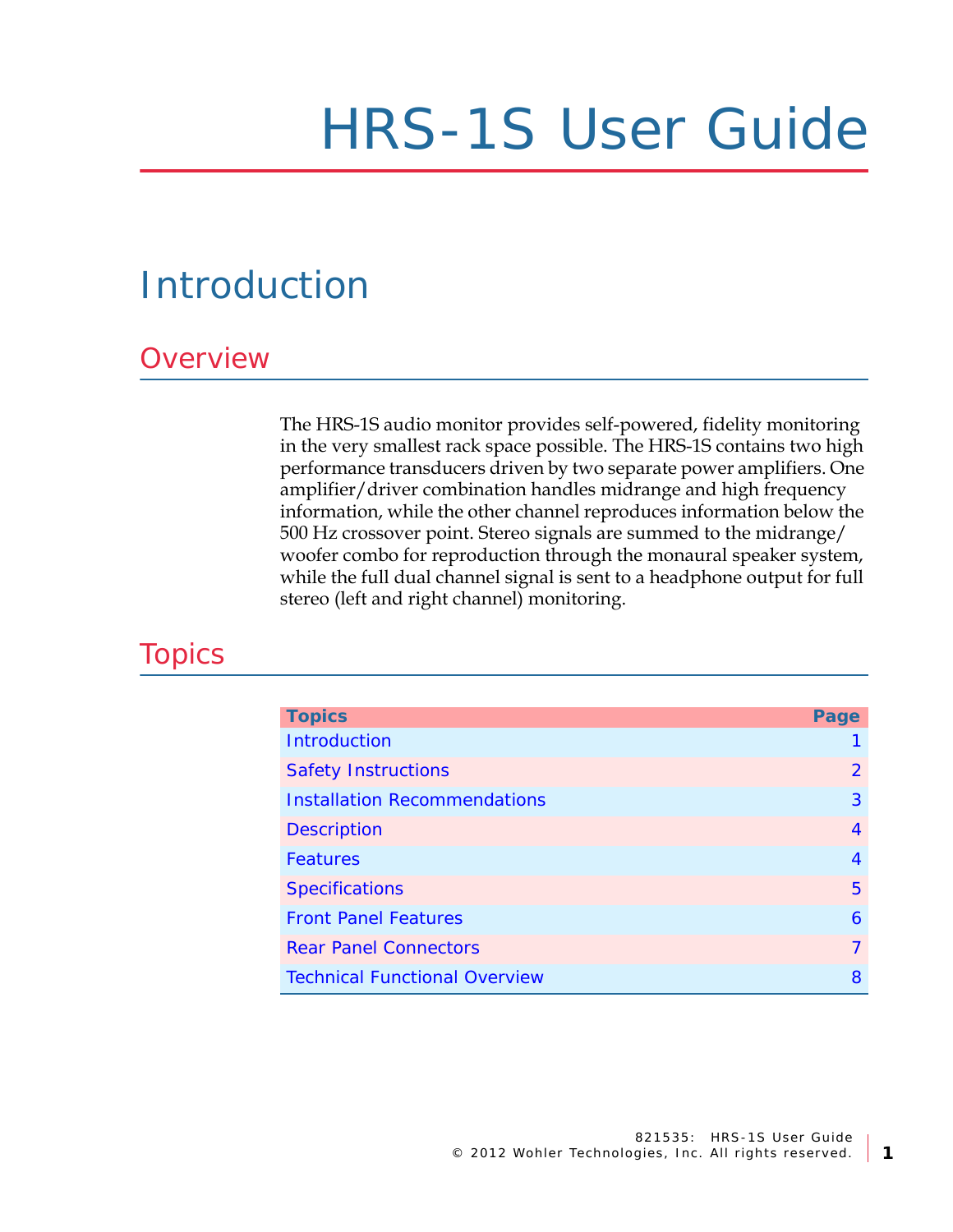## <span id="page-3-0"></span>Safety Instructions

- 1. Read, keep, and follow all of these instructions; heed all warnings.
- 2. Do not use this equipment near water.
- 3. Use only a dry cloth to clean the equipment.
- 4. Do not block any ventilation openings. Install only in accordance with the instructions in the section entitled, "Installation [Recommendations](#page-4-0)" on [page 3](#page-4-0).
- 5. Do not install near any heat source such as a radiator, heat register, amplifier, or stove.
- 6. Do not expose the equipment to rain or moisture.
- 7. Do not attempt to plug the unit into a two-blade outlet (with only two prongs of equal width).

### **IMPORTANT:** By design, these monitors will only plug into a three-prong outlet for your safety. If the plug does not fit into your outlet, contact an electrician to replace the obsolete outlet.

- 8. Protect the power cord from being walked on or pinched, particularly at plug's source on the equipment and at the socket.
- 9. Use only the attachments/accessories specified by the manufacturer.
- 10. Unplug the equipment during lightning storms or when unused for long periods of time.
- 11. Refer all servicing to qualified service personnel. Servicing will be required under all of the following conditions:
	- The equipment has been damaged in any way, such as when the power-supply cord or plug is damaged.
	- Liquid had been spilled or objects have fallen onto the equipment.
	- The equipment has been exposed to rain or moisture.
	- The equipment does not operate normally.
	- The equipment has been dropped.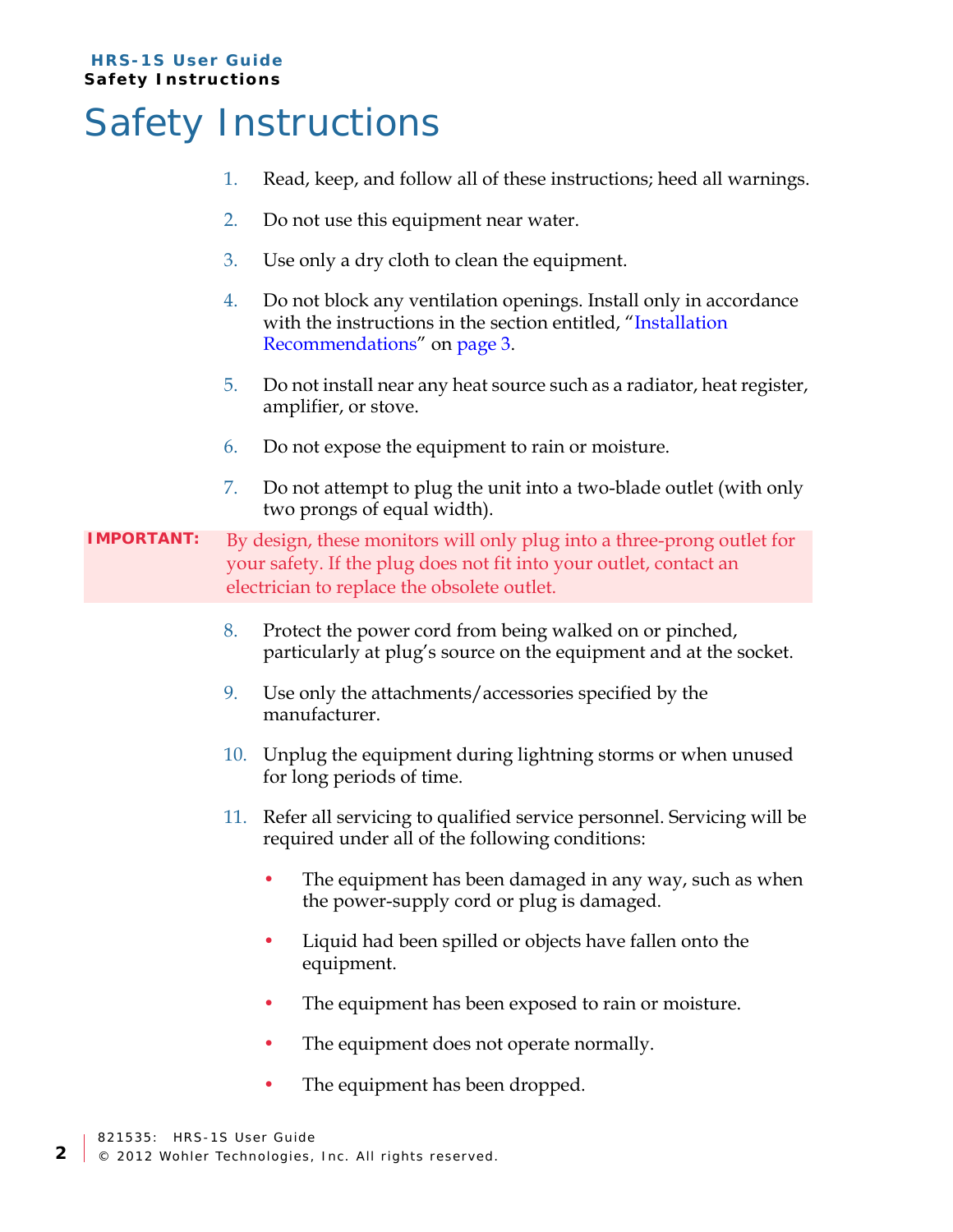## <span id="page-4-0"></span>Installation Recommendations

### Mounting

The unit is designed to install into a standard 19" rack mounted at eye level for best audio monitoring. Three rack mount kits are available depending on your needs:

| <b>Part Number</b> | <b>Half-Rack Mounting Hardware Kits</b> |
|--------------------|-----------------------------------------|
| RE-1               | Center Mount Kit                        |
| $RE-2$             | Side Mount Kit                          |
| $RE-3$             | Side-by-Side Mount Kit                  |

### Heat Dissipation

The ambient temperature inside the mounting enclosure should not exceed 40° Celsius (104° Fahrenheit). Adjacent devices can be rack mounted (or stacked) in proximity to the unit if the above temperature is not exceeded. Allow a 1RU (1.75"/44.45mm) space above and below the unit for air circulation.

### Power

The unit comes with a standard 24VDC/3.0A external power supply that connects to an A/C mains power source (100 to 240 VAC, 50/ 60Hz) using an IEC power cord.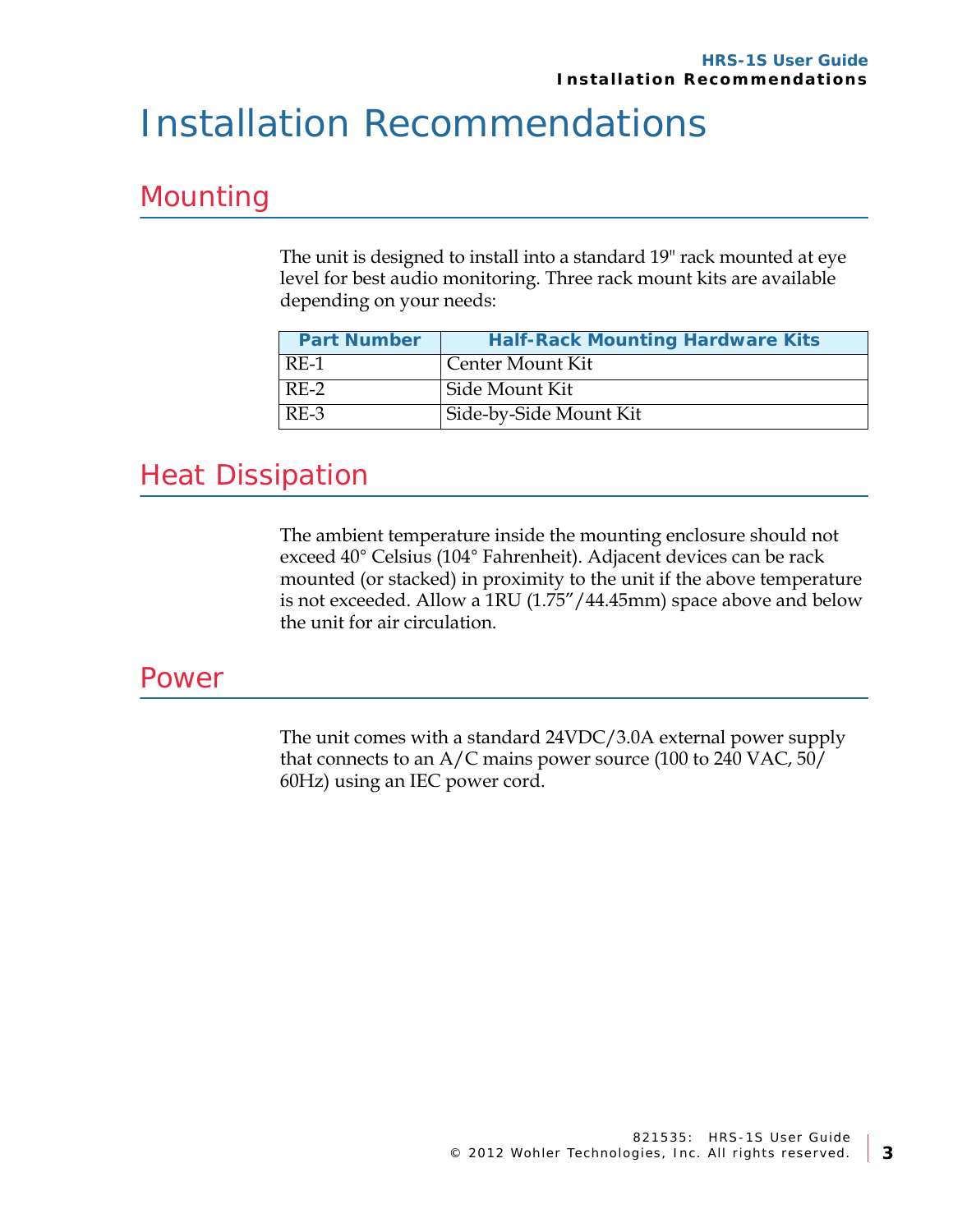## <span id="page-5-0"></span>**Description**

The HRS-1S comes equipped with a ganged stereo volume control, power indication LED, stereo/mono toggle switch, and headphone output. Output limiter circuits are incorporated to protect the speakers, and extensive magnetic shielding allows placement immediately adjacent to video monitors with no color impurities.

The HRS-1S features one pair of balanced XLR inputs and one pair of XLR loop-through connectors for connecting to downstream equipment.

### <span id="page-5-1"></span>Features

- 95 dB SPL at two feet
- Only one rack space high and one half-rack wide
- Excellent high frequency response for positive detection of background whine and noise
- Audible indication of phase/polarity problems
- Thorough magnetic shielding for placement next to video monitors
- Quick and easy installation: simply slide in the rack and connect audio and AC power adapter
- Stereo inputs summed to the monaural midrange/woofer speaker system
- Full stereo monitoring through the headphone output
- Two analog inputs on balanced XLR connectors
- Two analog loop-through outputs on balanced XLR connectors
- Stereo/mono toggle switch on front panel
- Green power indication light and volume control on front panel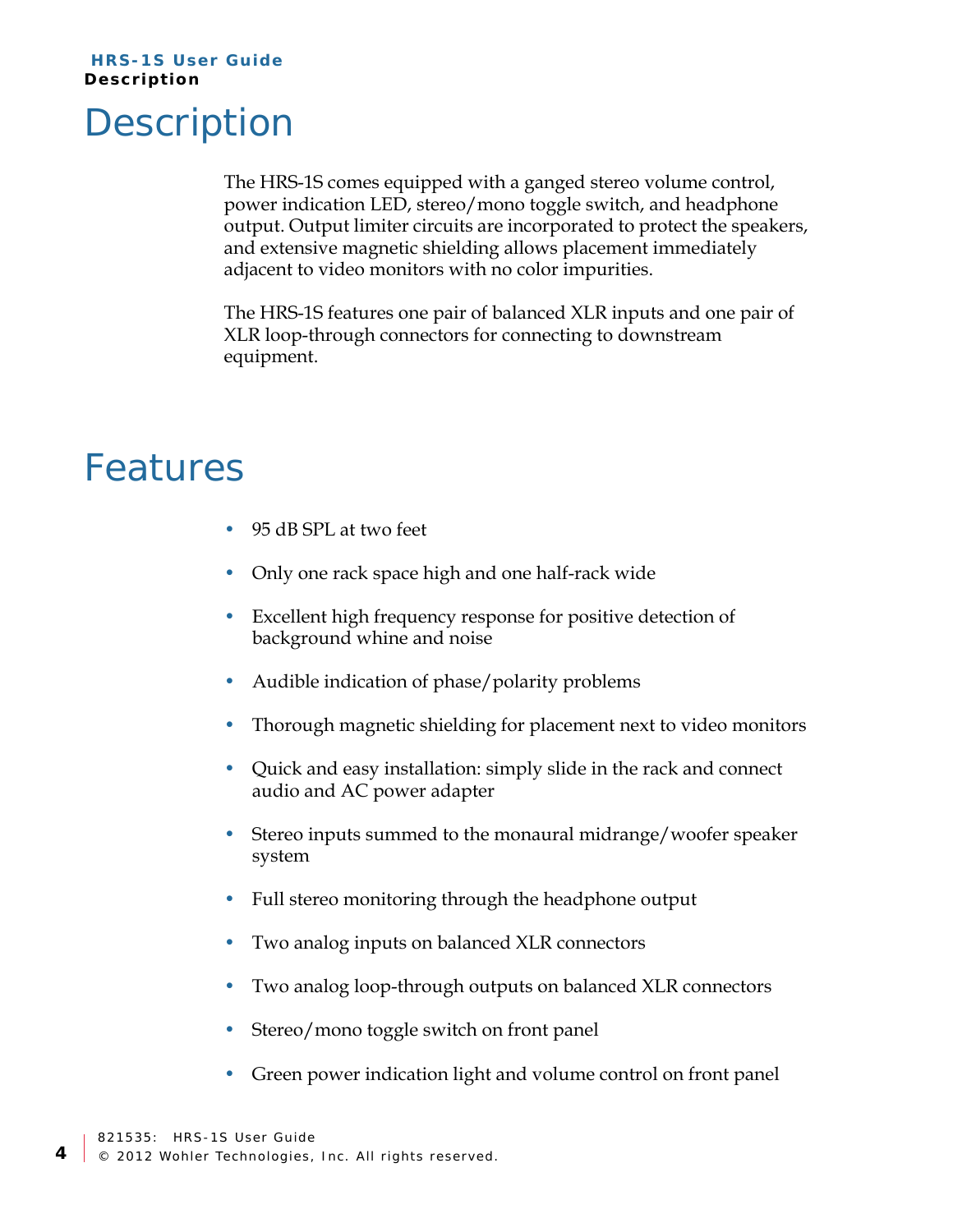## <span id="page-6-0"></span>Specifications

The specifications of the HRS-1S are listed below.

| Table 1-1 | <b>HRS-1S Specifications</b> |
|-----------|------------------------------|
|-----------|------------------------------|

| <b>Specification</b>                                      | <b>Domain Range</b>                                                                                         |  |
|-----------------------------------------------------------|-------------------------------------------------------------------------------------------------------------|--|
| Input Impedance                                           | $40K \Omega$ (balanced)                                                                                     |  |
| <b>Input Level for Maximum</b><br>Output (Volume Full On) | 0 dBy balanced; +10 dB unbalanced                                                                           |  |
| <b>Input Overload</b>                                     | +26 dBv balanced; +14 dBv unbalanced                                                                        |  |
| <b>Peak Acoustic Output</b><br>(at 2 ft.)                 | 95 dB SPL                                                                                                   |  |
| Response (6th Octave)                                     | $80 \text{ Hz} - 16 \text{ kHz} \pm 7 \text{ dB}$<br>$(-10 \text{ dB} \t@ 50 \text{ Hz}, 22 \text{ kHz})$   |  |
| Power output                                              |                                                                                                             |  |
| RMS Mid-Range                                             | 10 W transient / 5 W continuous                                                                             |  |
| <b>RMS</b> Bass                                           | 20 W transient / 10 W continuous                                                                            |  |
| Distortion, Electrical                                    | Less than 0.15% at any level below limit<br>threshold                                                       |  |
| Distortion, Acoustic                                      | 8% or less at worst case frequencies<br>above 180 Hz including cabinet<br>resonance; typically less than 2% |  |
| Hum and Noise                                             | Better than -68 dB below full output                                                                        |  |
| <b>Magnetic Shielding</b>                                 | Less than 1 Gauss any adjacent surface                                                                      |  |
| <b>Input Connectors</b>                                   | Balanced: XLR                                                                                               |  |
| <b>Power Consumption</b>                                  |                                                                                                             |  |
| (Average Maximum)                                         | 35 W                                                                                                        |  |
| <b>AC</b> Mains input:                                    | 100-240VAC, 50-60 Hz                                                                                        |  |
| Dimensions ( $H \times W \times D$ )                      | $1.75 \times 8.5 \times 7.5$ inches                                                                         |  |
|                                                           | $44.5 \times 216 \times 190$ mm                                                                             |  |
| Weight:                                                   | $7$ lbs. $(3.2 \text{ kg})$                                                                                 |  |

**Note:** All of the specifications listed above are subject to change without notice.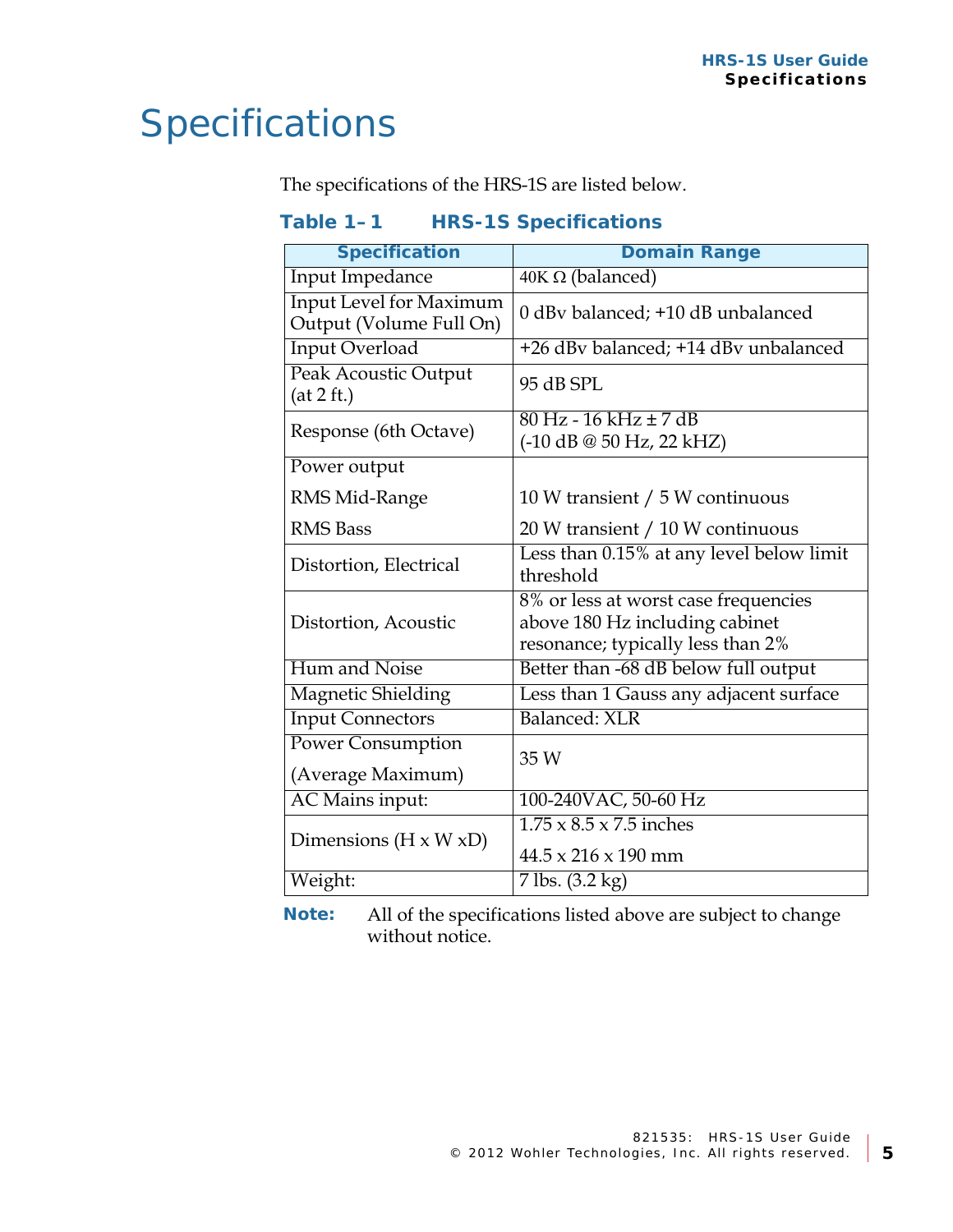#### **HRS-1S User Guide Front Panel Features**

## <span id="page-7-0"></span>Front Panel Features

### **Figure 1–1 Front Panel Features**



- **Power Indication** (Green LED): This LED glows green to indicate the HRS-1S is connected to operational mains power.
- **Headphone Output** (1/4" Jack): For full stereo monitoring use the headphone output feature. Note that in order to monitor the audio in stereo through the headphones you will need to place the A/B select switch to both. When you plug in headphones, the internal speakers will mute. This jack accepts a standard 1/4" phone type stereo plug.
- **Volume Control** (Rotary Pot): This controls the loudness of the audio reproduced by the internal speakers or connected headphone. Clockwise rotation of this control increases the loudness of the monitored audio.
- **A/B Select** (Three-Position Toggle Switch): Use both to sum the two channel stereo signals together, or A (or B) to select only one channel for monaural monitoring through the speakers or headphones. Note that this switch has no effect on the line output.
- **Speakers**: The HRS-1S internal speaker system is comprised of one mid-range/tweeter speaker and one woofer speaker. The mid-range speaker reproduces only the mid and high frequencies, while the woofer speaker reproduces the low frequencies. The two channels of the stereo input signal are summed together into a monaural signal for reproduction from the speaker system.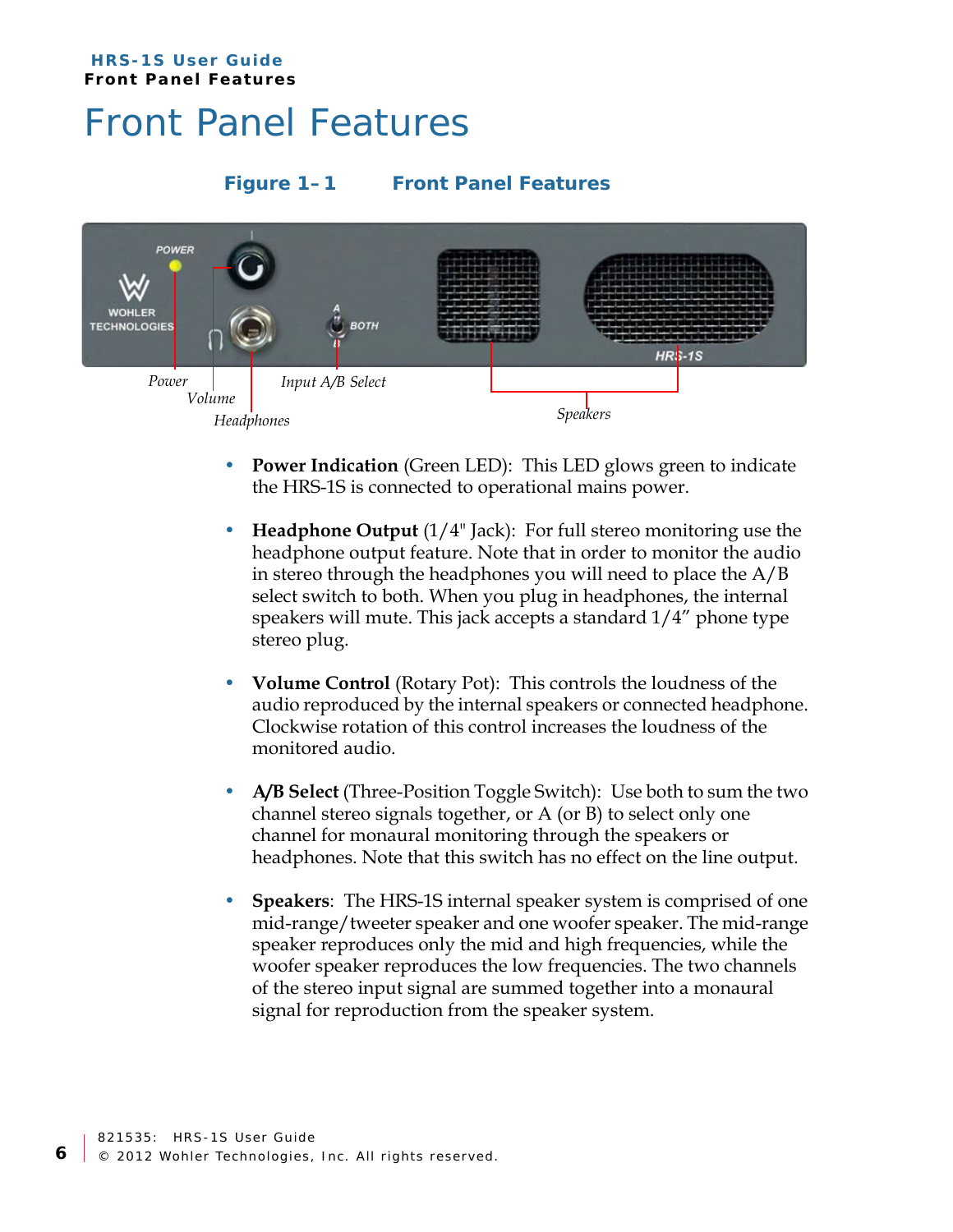### <span id="page-8-0"></span>Rear Panel Connectors





- **Power** (External Power Supply Connector): Attach the supplied 24 VDC power supply module between this connector and mains power (100 - 250VAC, 50/60 Hz). The front panel power LED will glow green to indicate operating voltages are present.
- **Balanced Inputs** (L and R Three-Pin Female XLR Connectors): These two balanced XLR connectors (left and right) accept standard analog audio signals. Pinout information for connectors is shown below.

### **Figure 1–3 Female XLR Pin-Out**



• **Loop-Through Outputs** (L and R - Three-Pin Male XLR Connectors): These two XLR connectors output a balanced analog audio loop-through of the signals entering the balanced inputs Pinout information for connectors is shown below.